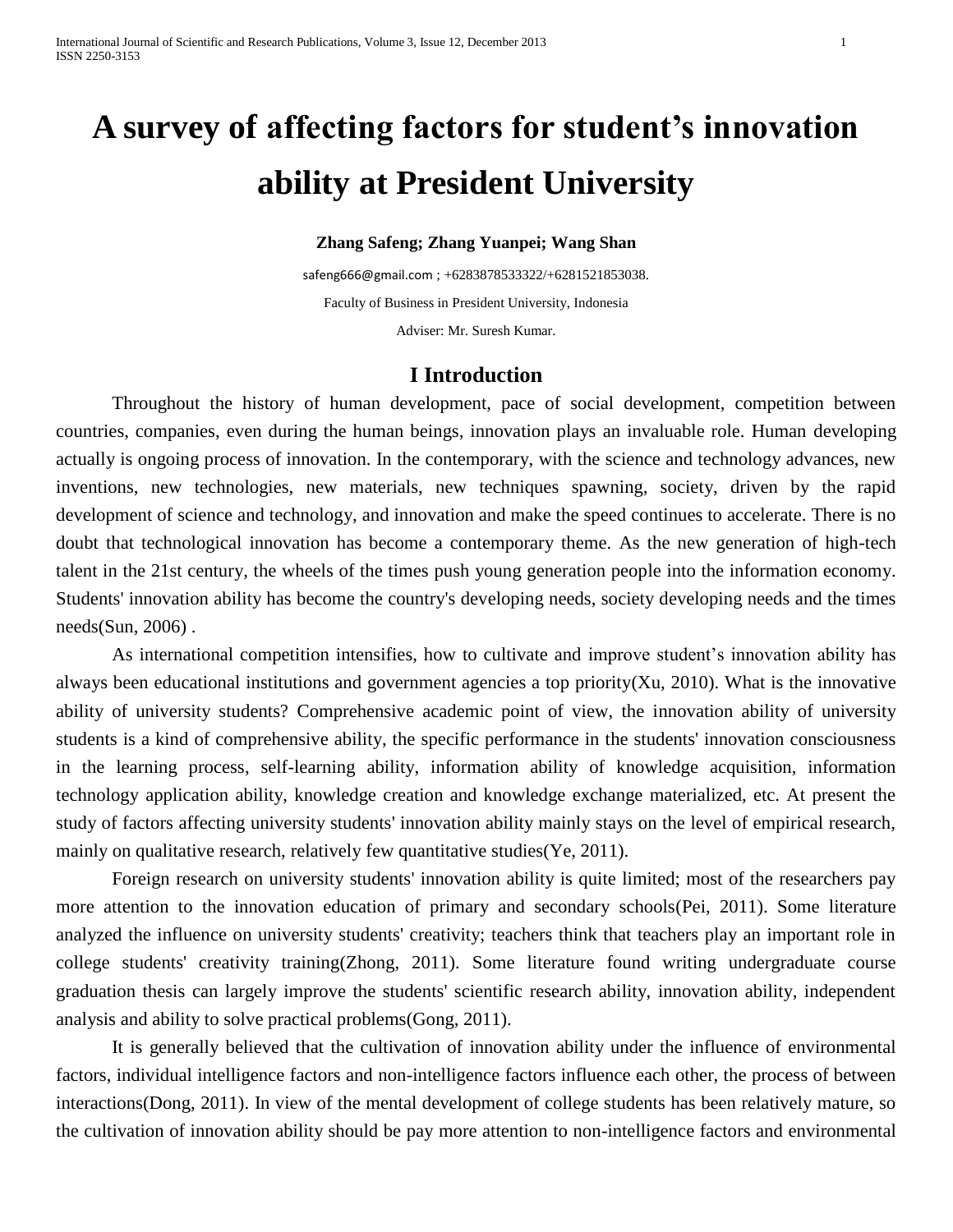factors. Innovation consciousness, innovation knowledge, skills and innovation environment, are the influence factors of the innovation ability, only guarantee the quality of each factor to ensure the quality of the whole innovation ability. Therefore, cultivation of college students' innovation ability is a systems engineering, and its influence factors are divided into two aspects of internal and external. Internal factors refer to the student's own innovation ability, external factors including education idea, the teacher factor, school factor, social factor(Liliana, 2012).

This research mainly adopts the method of questionnaire survey, the researcher will series of research results --- President University Students' Innovation Ability to measure results as the dependent variable in factor analysis, based on the students' innovative ability will affect the various factors for regression testing, in order to explore more effective influencing factors, and propose targeted educational countermeasures.

# **II Review of Literature**

2. 1. Utilitarian organization affecting university students' innovation ability

Utilitarian organization in terms of money, material interests induction as the authoritative basis for utilitarian or material rewards as a way to manage and control the primary means of deployment(Qiang, 2009). A variety of industrial and commercial enterprises are of this type of organization, such as the various types of banks, corporations, insurance companies, co-operatives and so on. Mainly through economic means, such as the increase or decrease in salary, adjusted bonuses, prizes and other ways to control its members means of social organization; such as industrial and commercial enterprises, banks and so on. Like mandatory organization, normative organization relative. With the brilliant of the business and economic, it will need a huge demand on talents and high ability university students. In some of the view, it result the students held utilitarian attitude towards study, can make is to the individual body and mind is healthy or not ignorance non-inductive, for others and society ignored "tools, rubber". In addition, utilitarian learning lead to college students' lack of curiosity for knowledge will largely influence the contemporary university students' innovative spirit.

H1: Utilitarian organization has a big affecting on university students' innovation ability growing.

2.2. Social atmosphere and education.

Social atmosphere is the influence and determine people's values and conduct social and cultural environment, and to create a positive social atmosphere of technological innovation need to rely on government through active public opinion, policy advocacy, institutional arrangements and other measures to advance(Liang, 2008).

In education part, many teachers lack of understanding of students' innovative ability training, pay less attention to cultivate students' innovation ability, in the teaching, generally there is a professional set up behind the change of the social demand for talents, some professional Settings such as unreasonable phenomenon. Classroom teaching is completely on the traditional way of teaching, only pay attention to imparting knowledge, for knowledge learning as the main content. Like teaching method form monotonous, rigid, the lack of new idea and means to develop innovation ability of students. Part of the teacher to the students' innovative activities is not active, insufficient energy input(Rui, 2006). Another limitation of school creative learning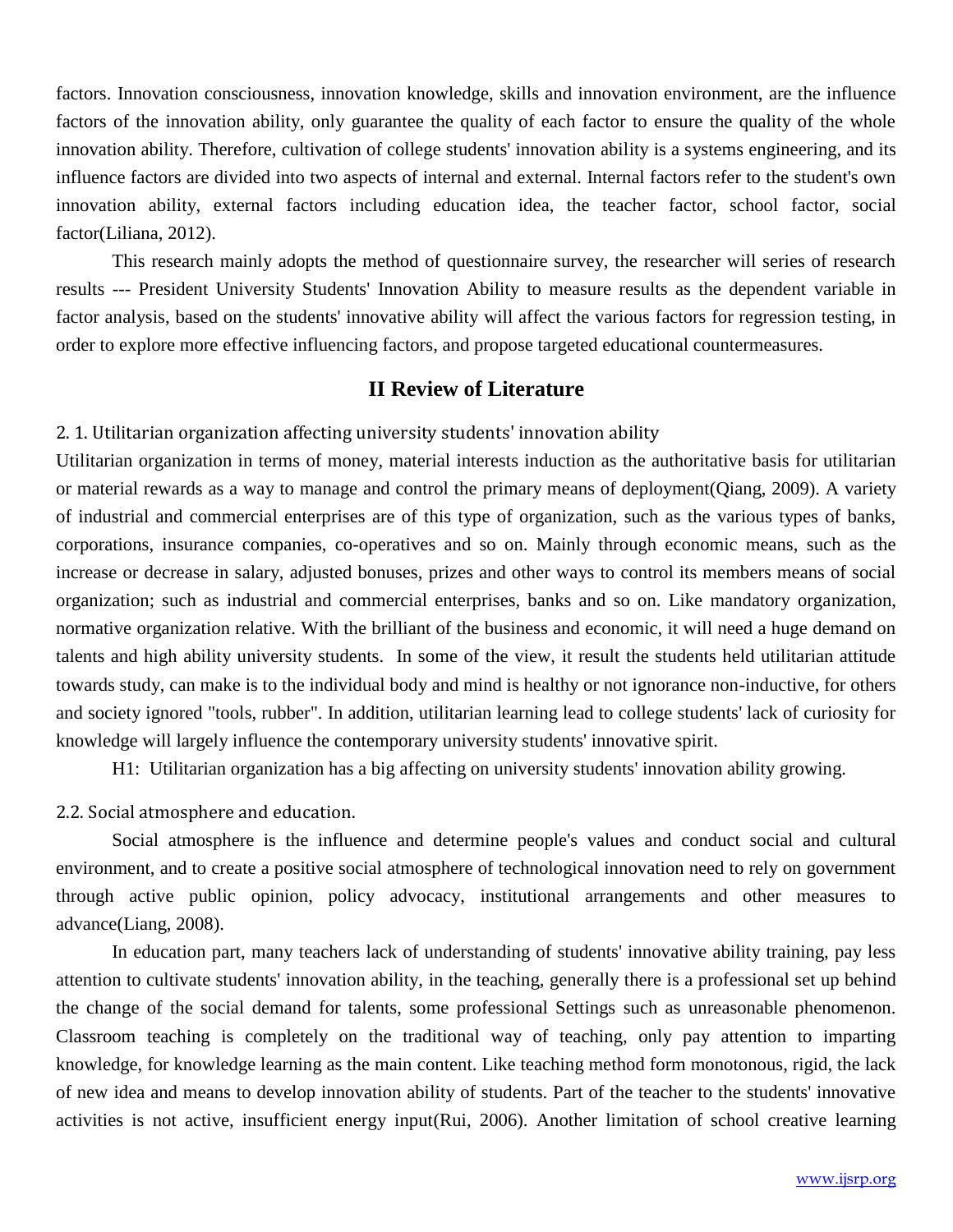conditions, the students still are not good at creating and using the existing conditions of the school, did not receive the correct guidance, they often cannot grasp the latest development of this discipline dynamic and transverse relationship of related subjects, it will directly decrease the university students innovation ability(Hong, 2012).

H2. Social atmosphere and education play an important role in affect the university student's innovation ability.

2.3. Social encourages young innovative material conditions and social mechanisms.

Encourage young innovative material conditions and social mechanisms are not yet perfect. In the U.S, a third of young students on the course are in the museum, planetarium and libraries are a good place for them to learn, and computer online teaching. According to reports, the United States is now over 12 years old children will operate a computer, on the Internet, known as the "Internet generation." Both government and schools, or social and family, for the cultivation of the younger generation are facing educational goals reposition education re-select, re-evaluate issues such as educational results(Li, 2012). These deep-seated problems are not resolved, innovative incentives to encourage young people and social environment is difficult to form. Also the personalized, everyone is a special real existence different from the others. In a sense, personalization is synonymous with innovation, no personality, they did not create.(Zhang, 2010) Therefore, the ability to develop innovative youth must follow the principles of personalized, individualized, focusing inspire youth initiative and originality, to develop their self-awareness, independent personality and critical spirit.

H3. The conditions of encourage young innovative material and social mechanisms will have an important affect on university students' innovation ability.

#### 2.4. Systematic

Systematic, the so-called system refers to composed of interconnected and interacting several elements to a certain structure and composition, with a certain overall function of the organic whole. According to principles of general system theory, on the one hand, fosters innovation is a sense of innovation, including culture, innovation, creative thinking, innovative approach to various factors such as an organic whole, must not be cut off from; hand, fosters innovation, is a huge social systems engineering, the government, schools, families, participate in all aspects of society, closed education is no way out(Hua, 2011). Practicality, nurturing young innovative ability, regardless of the purpose is to develop, approaches, or the end result, are inseparable from practice. Follow practical principles, adhere to innovation is a creative practice, adhere to the practice as the ability to test and evaluate innovative youth sole criterion.

H4. Own the good innovation ability is not easy; it is a long term process. Systematic will affect university students' innovation ability.

## 2.5. Collaboration

Collaboration is called by several people or several units together with the completion of a task. The innovation is not just young people with their intellectual factors; non-intelligence factors also significantly influenced their creative potential of the play. Someone Nobel laureate 's work attitude and approach to a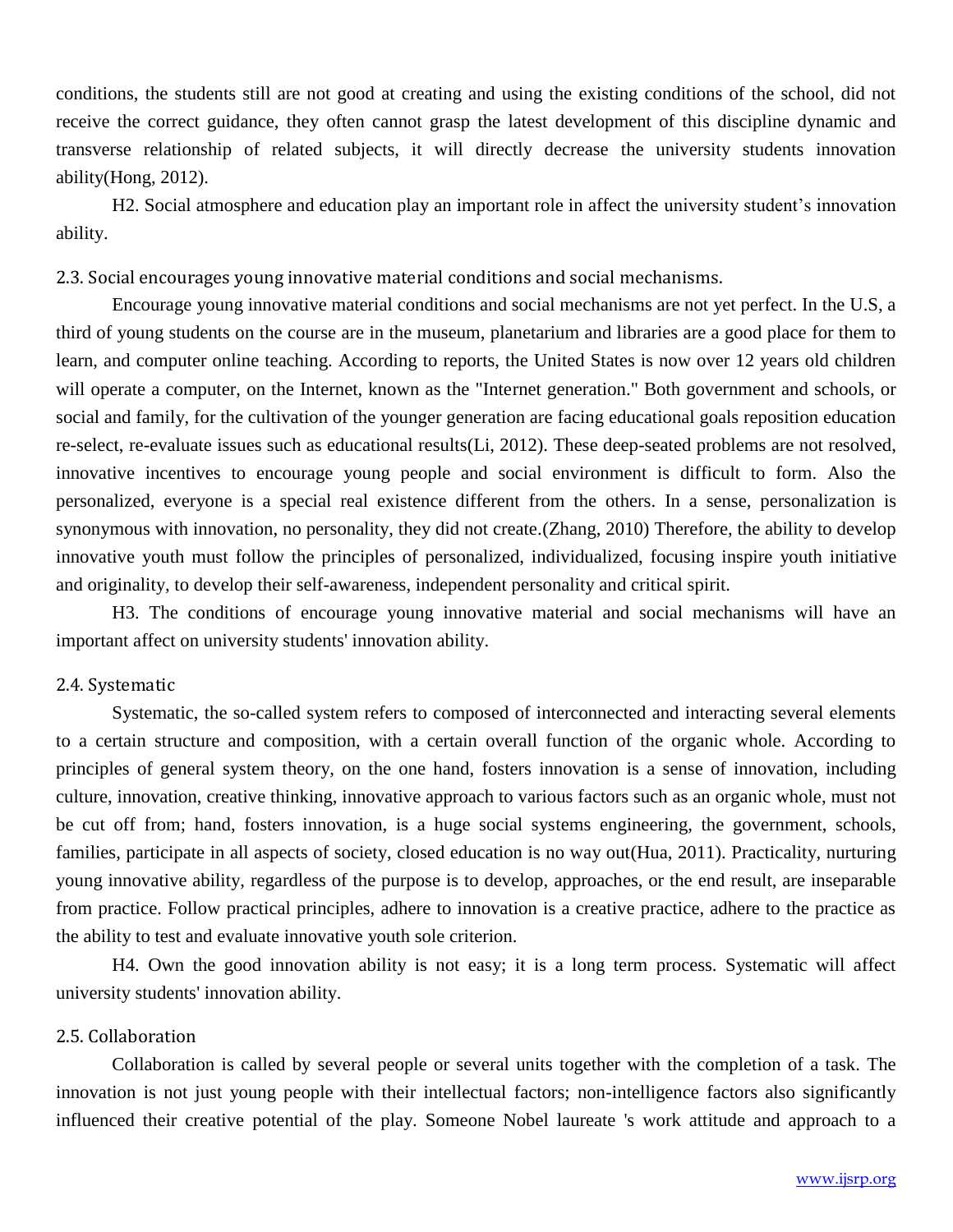comprehensive analysis, found in the 1901 to 1972 period 286 winners, nearly one-third of the people because the work in collaboration with others and awards. In contrast, scientists are not winning, only a few people active cooperation with others. The results show that working with others one can increase creativity (Zheng, 2009). There is a basic fact is that the development of modern science has been unable to make any one person involved in the lifetime of science and technology aspects. To the existing science and technology based on the creations, and we must learn to live with others to carry out "information sharing." Seen in this light, human creativity is both a personal quality, but also social characteristics (Da, 2008). Cultivate a spirit of collaboration, social must first cultivate their childhood optimistic, open-minded, cheerful personality; learn to get along with others, caring for others. The second is to allow them to participate in a variety of multi- group activities, learn to compete in a collective work, and learn to cooperate with others for the creation.

H5. The collaboration habit will affect the University Student's innovation ability. The current social developing product cannot innovate by the personality; it's a wise choice to innovation by improve their collaboration ability.

# **III Research Methodology**

This chapter will cover the methodology of the research. And procedures will be applied in this research methodology and procedures will be used in determining the sampling design, selecting respondent, and also measuring the validity and reliability of the collected data. In addition, combination of SPSS version 20 and Microsoft Excel are used processing statistical data. Furthermore the methodology and procedures will lead the whole contain of this chapter. This chapter will include the research design, data collection procedures and the subject and settings of the study.

#### **3.1. Research Design**

This research adopts quantitative research method to analysis the data. And the research is used descriptive co-relational research also known as statistical research. This describes data and characteristics about the innovation and the influence factors. Also this method is employed because it easily assessed the factors influence students' innovation.

#### **3.2. Sampling design**

The sampling design shows the complete procedures used to determine the sample. It notifies a method being used to obtain the sample and respondents.

Snowball sampling, the first respondents are to determine the scope of the study and met the study criteria, more specifically purposive sampling. According to Patton (1990), the type of the sampling technique is snowball. In snowball sampling, it begins by identifying someone who meets the criteria for inclusion in your study.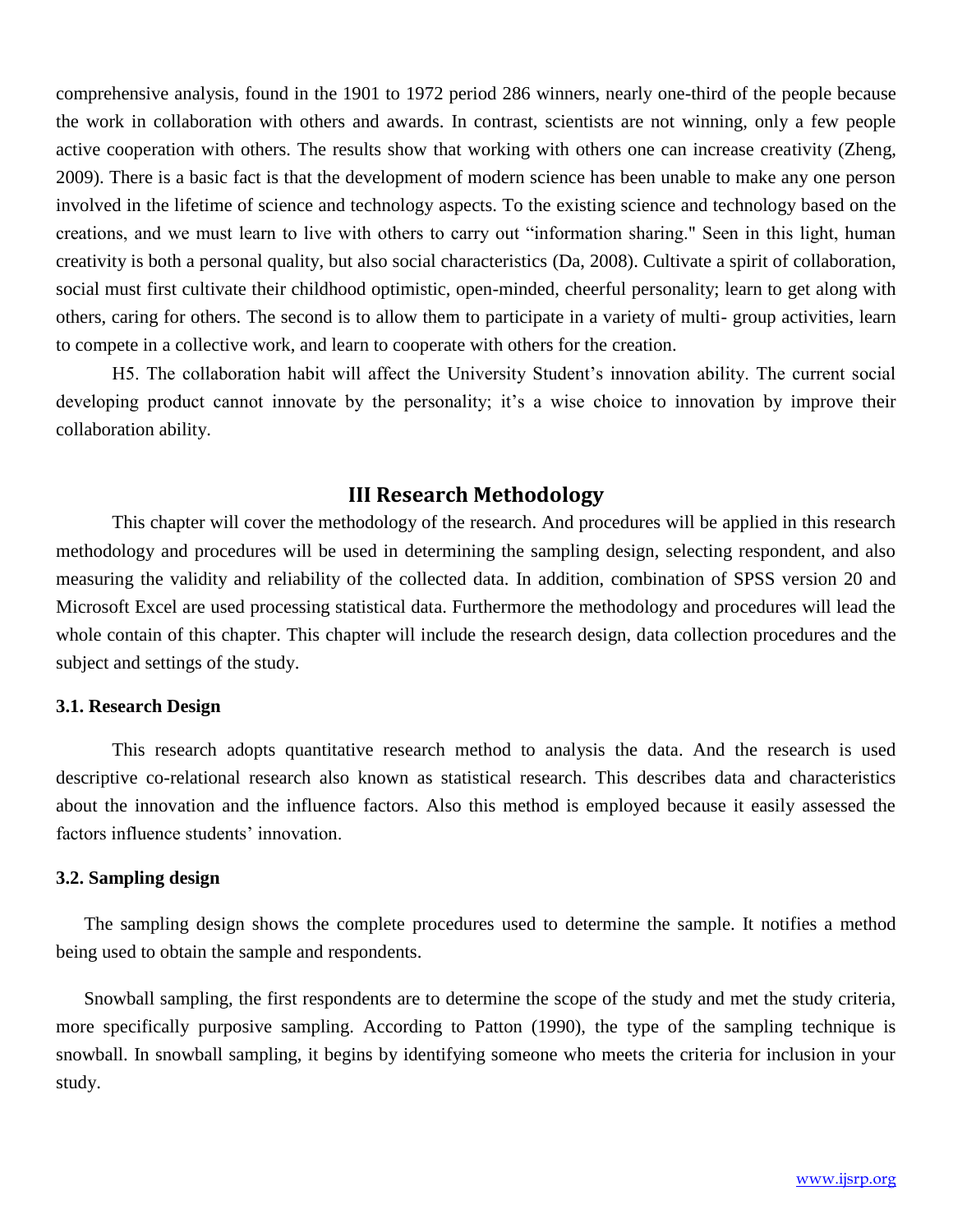#### **3.3. Data Collection Procedure**

Data will be collected by using surveys. Researcher will use questionnaire method to get primary data from the respondents. The responses from the respondents based from the research instrument were tallied, analyzed and interpreted essential for the findings and conclusion of the study.

#### **3.4 Research Instrument**

A survey was used to collect data in this proposal research. The questionnaire consists of an introduction to the respondent, which told about the purpose of the survey research, the objective of the study, the content of the survey, and appreciation. This part give respondents a generally ideas of what it was about and what they were expected to do to cooperate. It also includes the personal information included description of the gender, major, occupation, batch, and age group. The last part is about survey questions, which are 20 questions related to certain variables. This section is a general introduction of the questions and the rating methods. With 20 questions in total, respondents are asked to choose the rating from 1 to 5 which is from strongly disagree to strongly agree. This scale is the most frequently used variation of summated rating scale. Summated rating scale consists of statements that express either a favorable or unfavorable attitude toward the objective of interest. The participants are asked to agree or disagree with each statement.

#### **3.5 Locale of the Study**

The subject of this study will be students in the President University. The researchers will get the respondents from the lecture and student at President University. In order to get the enough quantity validity information, using the Quantity  $=5^*$ variables  $+100$  formal as the common methods, it will be  $5*20$  plus 100 is 200 responses from the students and the lectures. And the locale of the study will be at President University.

# **3.6 Statistical Treatment of Data**

Validity refers to whether the questionnaire or survey measures what it intends to measure. In validity test, the researcher will use factor analysis to check [variances](http://en.wikipedia.org/wiki/Variance) of the "errors" ε and get the factors.

# **3.7 Collect Measurements**

The researcher will collects all the respondents and summarize it in Microsoft Excel, after that the researcher uses IBM SPSS Statistics version 20 to conducting factor analysis.

# **IV ANALYSIS OF DATA AND INTERPRETATION OF RESULTS**

#### **4.1 Demography**

The researchers collected and summaries data from 200 respondents which are students in President University. The demographic data of the respondents consists of gender, major, batch and age group.

# **4.11Respondents of age group**

Age table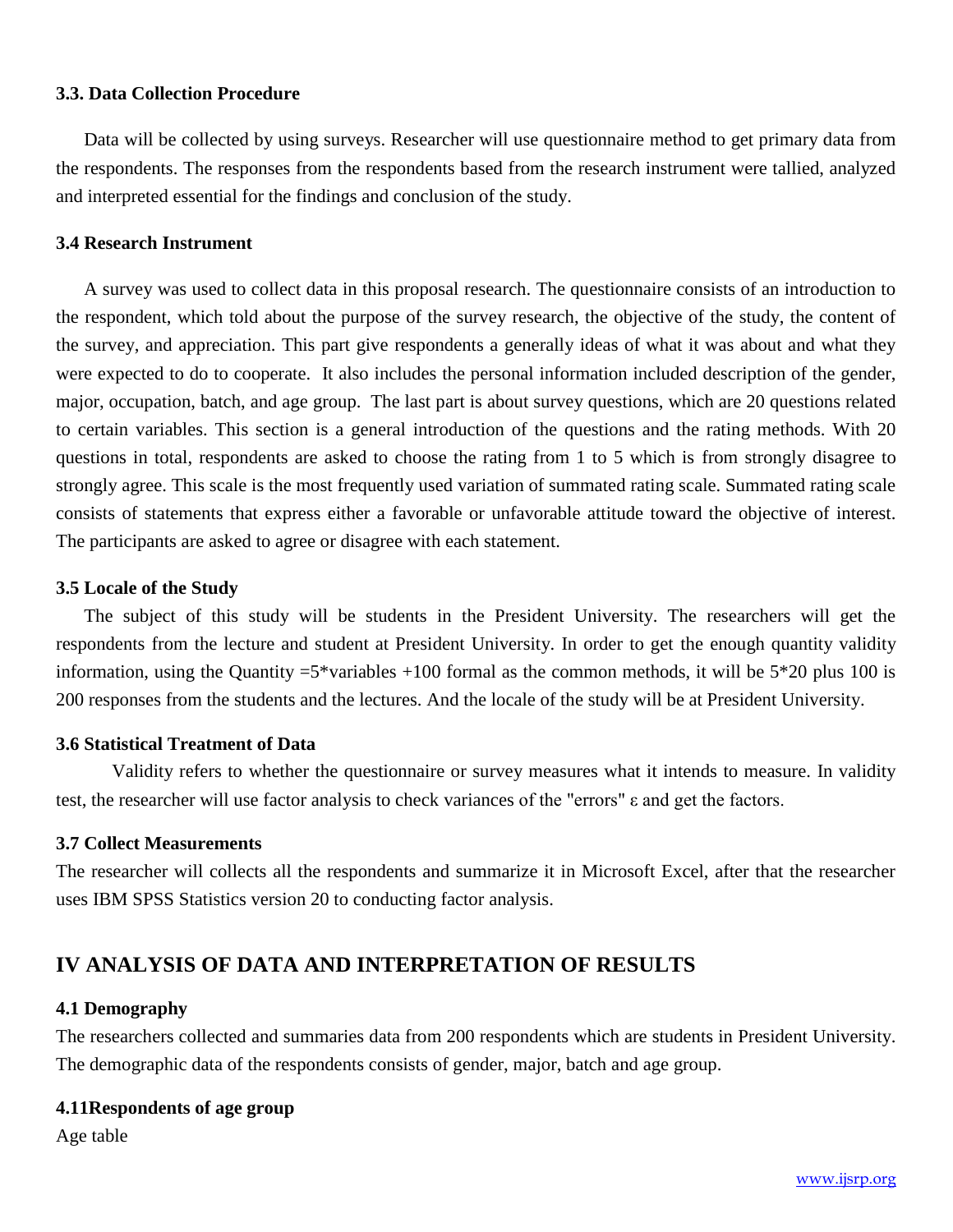| Age group | Quantity |
|-----------|----------|
|           |          |
| $20 - 30$ | 165      |



# **4.12 Respondents of Gender**

Gender table

| Gender | Quantity |
|--------|----------|
| Male   |          |
| Female |          |



# **4.13 Respondents batch**

| Batch | Quantity |
|-------|----------|
| 2010  | 46       |
| 2011  | 49       |
| 2012  | 68       |
| 2013  | 37       |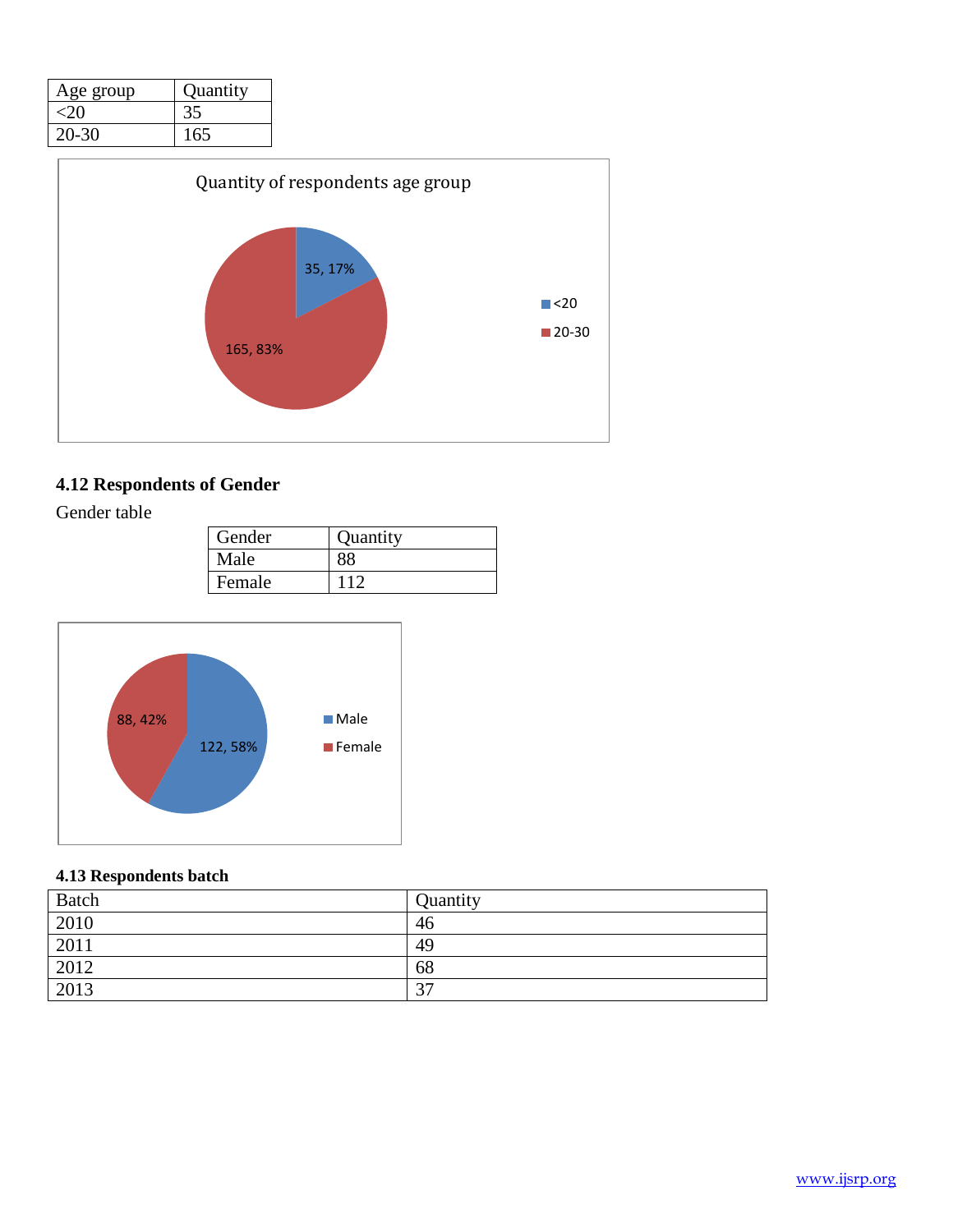

#### **4.14 Major respondents**

| Major                          | Quantity |
|--------------------------------|----------|
| Communication                  | 15       |
| <b>Business Administration</b> | 58       |
| <b>International Relations</b> | 20       |
| Management                     | 30       |
| Accounting                     | 15       |
| <b>Information Technology</b>  | 15       |
| <b>International Business</b>  | 20       |
| <b>Bank and Finance</b>        | 14       |
| <b>Industrial Engineering</b>  | 13       |



# **4.2 Instrument test**

# **4.21 Obtain Correlation Matrix**

Base on Kaiser as cited in field (2005), KMO is used to measure the sampling adequacy. Small values of the KMO statistic shows that the correlation between pairs of variables cannot be explained by other variables and that factor analysis may not be appropriate. According to the Field (2005), the range of the value and ratings for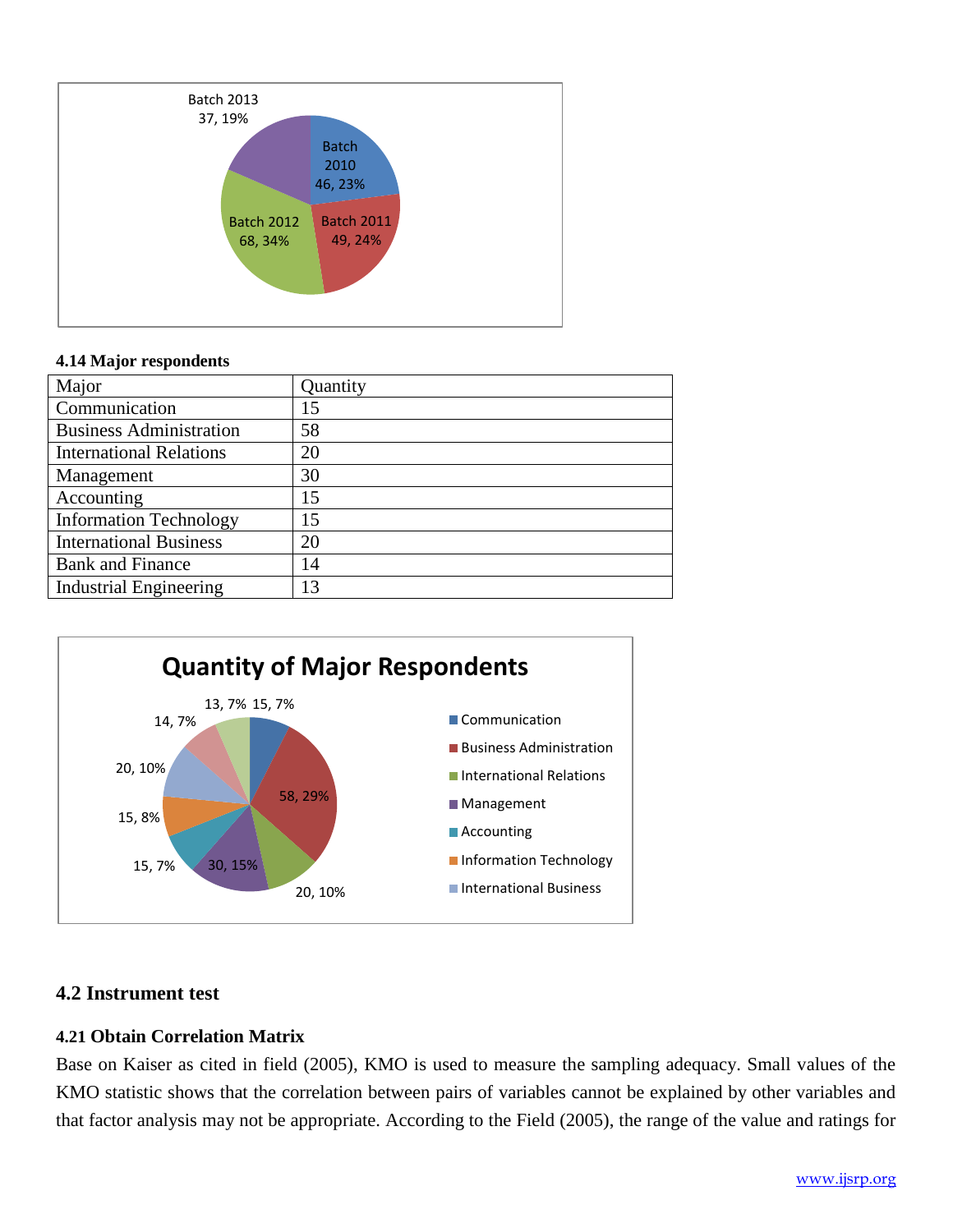the value of KMO as the following shows, it is recommends accepting values greater than 0.5 as acceptable, and values between 0.50and 0.59 are miserable, values between 0.60and 0.69 are mediocre, values between 0.70 and 0.79 are middling, values between 0.80 and 0.89 are meritorious, and values more than 0.90 are marvelous. Besides if values below 0.5, that's means researcher need collect more data or rethink which variables to include (Field, 2005). After the researcher extract the invalid variables No.5, N.13, Q16, Q18,Q19 five variables, KMO values become 0.595, close mediocre, which for an appropriate statistical treatment. Also the significant value of Bartlett's Test of Sphericity in this research in 0.000. It shows the correlation matrix of manifest variables is not an identity matrix; it is continue analysis the data.

# **KMO and Bartlett's Test**

| Kaiser-Meyer-Olkin Measure of Sampling<br>Adequacy. |                    | .595    |
|-----------------------------------------------------|--------------------|---------|
| <b>Bartlett's Test of</b><br>Sphericity             | Approx. Chi-Square | 697.631 |
|                                                     | Df                 | 105     |
|                                                     | Sig.               |         |

#### **4.22 Communalities**

Base on the Field (2005) community defined the proportion of common variance present in a variable is known. It shows the relationship between manifest variables. The range of community values between 0 and 1. The values closer of 1, the better factor at explaining original data.

Below table presents the communalities:

| <b>Communalities</b>                          |         |            |  |  |
|-----------------------------------------------|---------|------------|--|--|
|                                               | Initial | Extraction |  |  |
| Q1                                            | 1.000   | .642       |  |  |
| $\overline{Q2}$                               | 1.000   | .586       |  |  |
| $\overline{Q3}$                               | 1.000   | .754       |  |  |
| $\overline{Q4}$                               | 1.000   | .558       |  |  |
| Q <sub>6</sub>                                | 1.000   | .613       |  |  |
| Q7                                            | 1.000   | .642       |  |  |
| Q8                                            | 1.000   | .626       |  |  |
| Q9                                            | 1.000   | .611       |  |  |
| Q10                                           | 1.000   | .613       |  |  |
| Q11                                           | 1.000   | .603       |  |  |
| Q12                                           | 1.000   | .656       |  |  |
| <b>Q14</b>                                    | 1.000   | .547       |  |  |
| Q15                                           | 1.000   | .633       |  |  |
| Q17                                           | 1.000   | .639       |  |  |
| Q20                                           | 1.000   | .601       |  |  |
| <b>Extraction Method: Principal Component</b> |         |            |  |  |
| Analysis.                                     |         |            |  |  |

#### **4.23 Total Variance Explained**

| Factor | Initial Eigen values |
|--------|----------------------|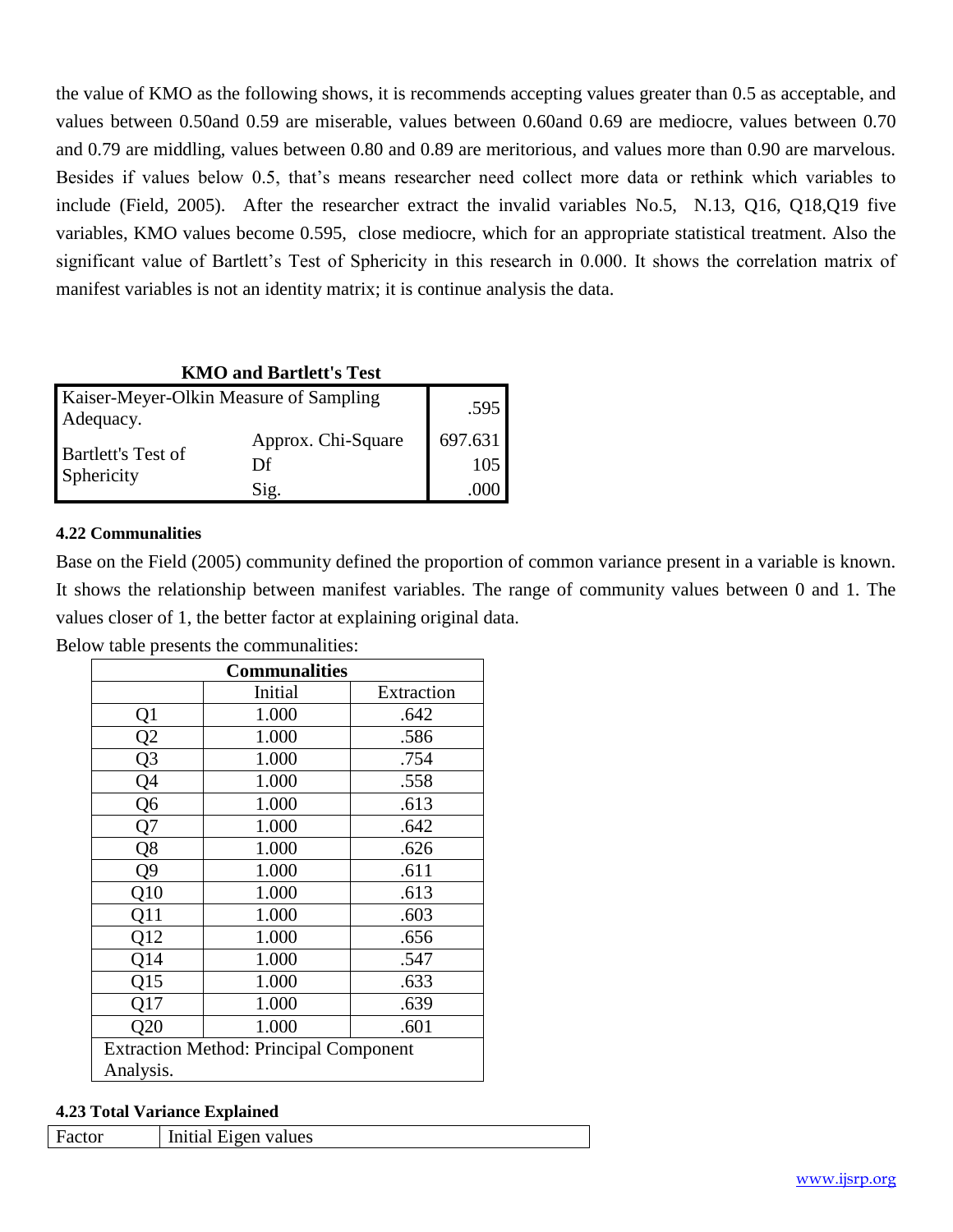|          | Total | $%$ of   | Cumulative % | Total |
|----------|-------|----------|--------------|-------|
|          |       | Variance |              |       |
| Factor 1 | 2.865 | 19.101   | 19.101       | 2.865 |
| Factor 2 | 2.218 | 14.788   | 33.889       | 2.218 |
| Factor 3 | 1.610 | 10.731   | 44.621       | 1.610 |
| Factor 4 | 1.372 | 9.147    | 53.767       | 1.372 |
| Factor 5 | 1.258 | 8.387    | 62.155       | 1.258 |

## **4.24 Rotated Component Matrix<sup>a</sup>**

Bellowing shows the results of **Rotated Component Matrix,** from the below table, due to the number of respondents used in this research is 200, only variables that have coefficient correlation higher than 0.44 are included to the new factors formed.

| Variable                                                               |                              |                      | Component    |              |              |
|------------------------------------------------------------------------|------------------------------|----------------------|--------------|--------------|--------------|
| S                                                                      | 1                            | $\overline{2}$       | 3            | 4            | 5            |
| No. 7<br>No. 12<br>No. 14<br>No. 8<br>No. 3<br>No.1<br>No. 2<br>No. 10 | .724<br>.719<br>.710<br>.704 | .842<br>.778<br>.754 | .780         |              |              |
| No. 11<br>No. 9<br>No. 20<br>No. 17<br>No. 6<br>No. 4                  |                              |                      | .729<br>.622 | .758<br>.656 | .698<br>.645 |

#### **Rotated Component Matrix<sup>a</sup>**

Extraction Method: Principal Component Analysis.

Rotation Method: Varimax with Kaiser Normalization.

a. Rotation converged in 8 iterations.

# **4.3 Interpretation of the result**

After all steps of Factor Analysis finish, it is the time to interpret the result and relates it to the researches that have been done previously. The following researcher will details explain the factors base on the variables as loading.

The first factor has 19.101% of the total variance with total Eigen value of 2.865. It shows that the first factor becomes the biggest factor that affecting university students' innovation ability. The factor consists of four manifest variables which are variables No.7, No. 8, No.12, No.14.

The second factor has 14.788% of the total variance with the total Eigen value of 2.218. It shows the second factor become the second higher factors that affect university students' innovation ability. The factor consists of variable No.1, No.2, and No.3.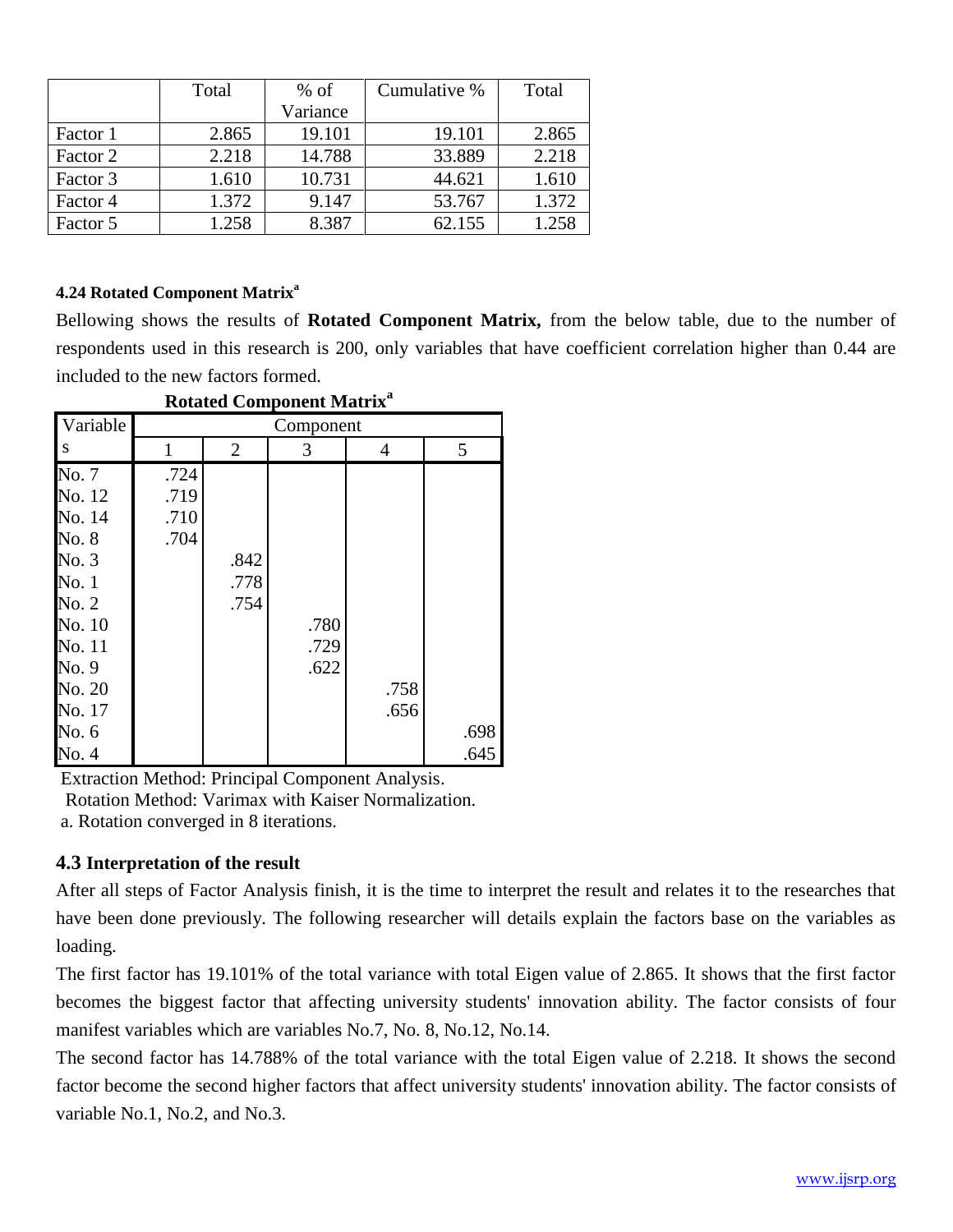The third factor has 10.731% of the total variance with the Eigen value of 1.610. It shows the factor affecting university students' innovation ability. The factor consists of variable are variables No.9, No. 10, No.11. The fourth factor has a small total variance percentage of 9.147%, the Eigen value is 1.372. It shows the factor affecting university students' innovation ability which consists of variable are variables No.17 and No. 20. The last factor has a small total variance percentage of 8.387% with the 1.258 Eigen value. It shows the factor affecting university students' innovation ability which consists of variable is variable No.6 and No.4.

| No. | Factor                 | <b>Statement</b>                                            |
|-----|------------------------|-------------------------------------------------------------|
|     | 1 <sup>st</sup> Factor | Utilitarian organization                                    |
|     | 2 <sup>nd</sup> Factor | Social atmosphere and education                             |
|     | $3rd$ Factor           | Social innovative material conditions and social mechanisms |
|     | 4 <sup>th</sup> Factor | Systematic                                                  |
|     | 5 <sup>th</sup> Factor | Collaboration                                               |

Briefly to say, there are five factors affecting university students' innovation ability as the following:

# **V CONCLUSIONS AND RECOMMENDATIONS**

# **5.1 Conclusions**

As the analysis of investigation, the results showing that the student is generally accepted that external innovation individuals and groups, innovation incentive mechanism, innovation practice training and the social atmosphere impact on college students' innovation ability plays a major role. Relative to character, school education innovation system, teachers' innovation quality education of college students the influence of ability was not significant.

Recommendations:

In view of this, to cultivate innovation ability of university students, the government and educational institution should focus on the following several aspects work:

• Strengthen the university students' innovation practice training.

Practical training for university students in nation generally includes social practice and comprehensive practice two parts. The two ways for cultivating the innovation ability of college students is not enough, the educational institution should increase the professional practice Training.

Firstly, through the theory into practice in the daily teaching, collection of practical problems in the industry scene simulation let the students more to face the future may encounter problems in the work, and find out the feasible solution; Secondly, establish help improve experiment training college students' innovative ability center. Experimental training center is one of the important platform to promote college students' innovative ability, is one of the bases of innovation ability training education, teaching a lot of cooperation education project can be done using the professional laboratory. Besides, for the business education institutions can corporate with the enterprise together design courses, cultivate the innovative talents.

• Build a reasonable evaluation and incentive mechanism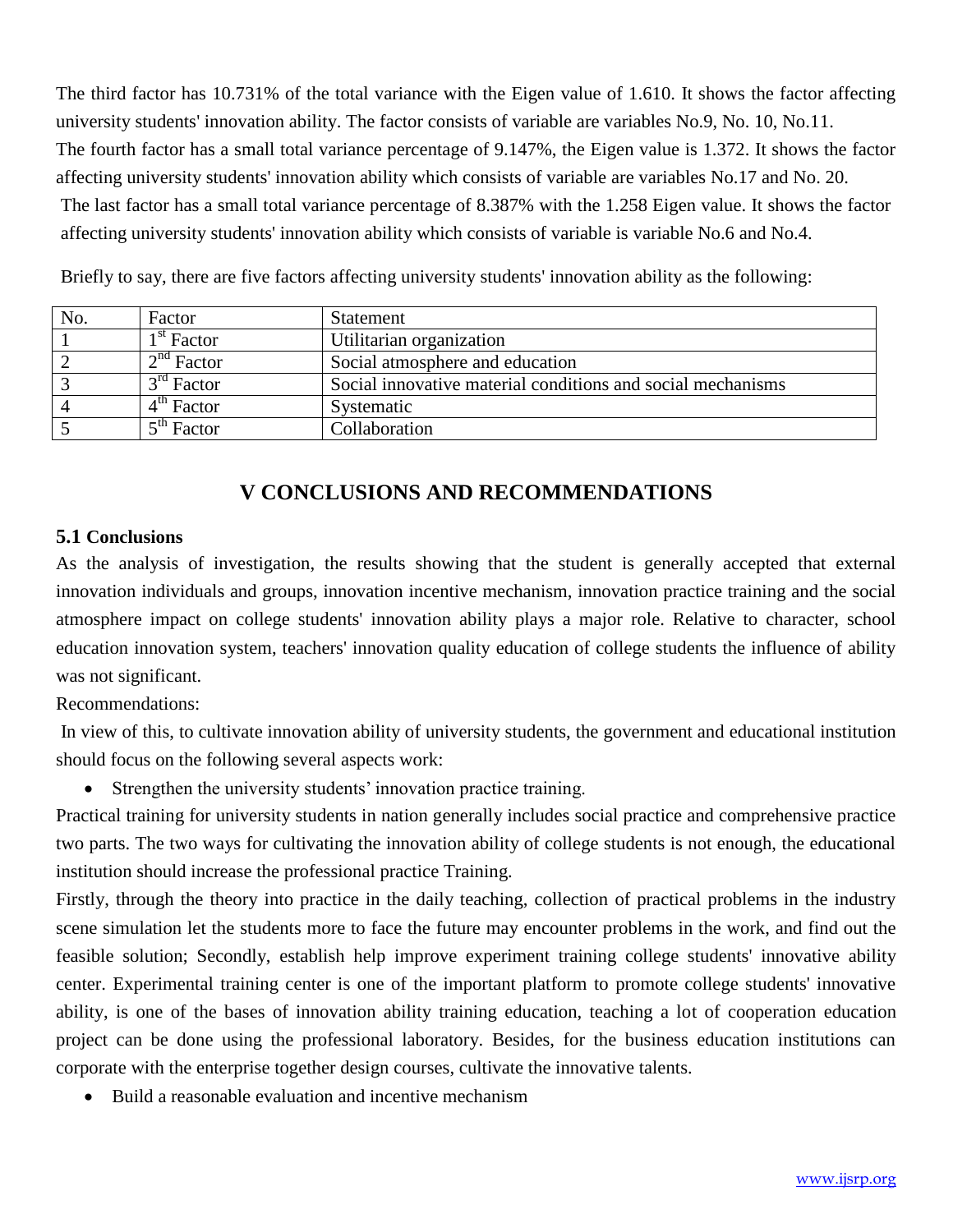Reasonable evaluation and incentive system is the system guarantee for training students' innovative ability. First, in the students' education evaluation, it is need to break the traditional pattern, avoid the test scores as the only standard to evaluate students, establishment a set of comprehensive evaluation system combine with the social condition base on student's test scores, class performance and the practice ability of students and so on. Secondly on the incentive mechanism, encourage the teachers and learn innovation group and individual interests by reward, let its innovations get social citizen recognition and corresponding return. Through constructing innovative entrepreneurial platform, set up a creative award fund to encourage and support students and teachers' innovative entrepreneurial activity. At the same time should create a good social atmosphere, change ideological concept of thinking, actively promotes the innovation ability of talent evaluation mechanism, the spirit of innovation, so as to promote the innovative ability of university students.

#### **5.2 For the further research**

As well-known that there are many factors effecting university students' innovation ability, not only five factors. As researcher only doing the research in President University, Cikarang Education Park, Bekasi, West Java, Indonesia. According to the data from Global Business Guide Indonesia education sector overview the number of universities around 3000 (gbgindonesia, 2013). Next researcher should expand the scope of survey; increase the number of sample and the object of investigation to get the more detail education condition, find more effect actors on university students' innovation ability, and put forward more effective and efficient suggestion to the government, society, educational education institutions and also university students. Hopefully in the short future the level of university students' overall innovation will improve, there will be more excellent innovation people birth and growing. Indonesia will be more brilliant and thriving.

# Appendix

# **Abstract**

As it well-known that innovation is the soul of a nation's progress and an inexhaustible power, the national civilization developed driving force. A nation without innovation ability is hard to stand among the peoples of the world. Entering the 21st century, there is no doubt that innovation becomes the leading factor in the development and social progress. Also the cultivation of the college students' science and technology innovation ability is not only the needs of the country but also the needs of society and the era theme.

According the latest news, nowadays how to improve university students' innovative ability has become a difficult problem in front of all the colleges and universities. Most of the government and educational constitute consider how to increase the college students' innovation consciousness and innovation ability.

This study is conducted to analyze the factors affecting factors for student's innovation ability by doing investigation and analysis in President University, which locate in Cikarang Industry Education Park, Indonesia. By doing the quantitative study analysis the researcher found there are five factors effect student's innovation ability, which is utilitarian organization; social atmosphere and education; social innovative material conditions and social mechanisms; systematic and collaboration.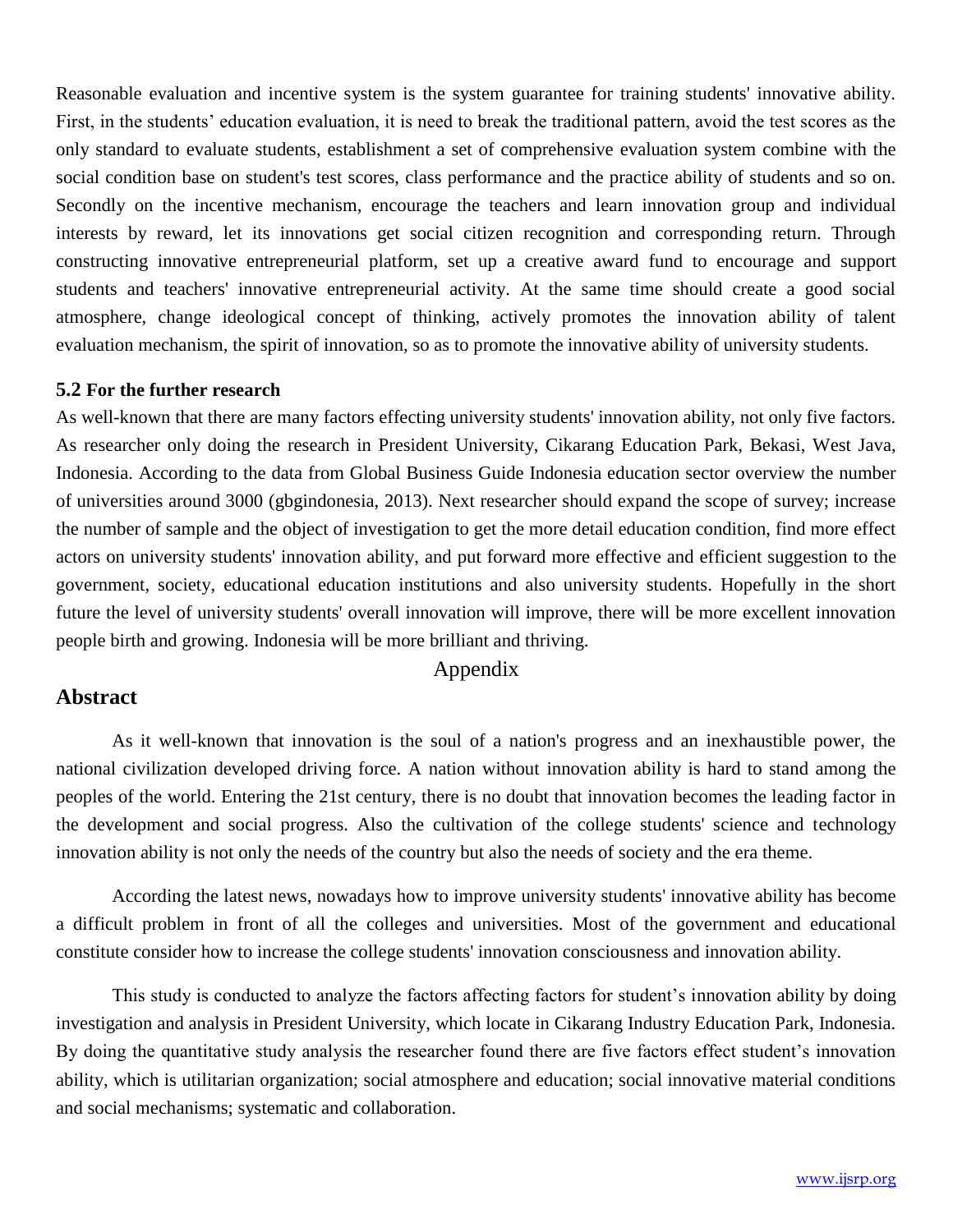# **ACKNOWLEDGEMENT**

It is impossible that the researcher can complete this research report for research methodology subject during the short time without the enthusiasm explain and help form our loved lecture Mr. SURESH KUMAR. It is worthy for us specially mention and thanks to him. Meanwhile, thanks to our dear friends, classmates, teachers and others around us.

Bekasi, November 2013

Zhang Safeng

Zhang Yuanpei

Wang shan

## **Bibliography**

- [1].Da, S. (2008). Subvert the traditional concept of management innovation. *Enterprise Strategy* , 13-14.
- [2].Gong, X. (2011). China University Science and Technology. *student extracurricular activities and Innovation Education* .
- [3].Li, S. (2012). Analyses the school Chinese innovation and quality education. *The reading and writing is: education guide* , 25-27.
- [4].Liang, K. (2008). Suzhou Institute of Silk Textile Technology. *Thinking about technology innovation environment construction* , 10.
- [5].Liliana. (2012). Key Factors of Curriculum Innovation in Language Teacher Education. *World Academy of Science, Engineering and Technology* .
- [6].Pei, C. (2011). College Students' Creative Ability Analysis. *Value Engineering* .
- [7].Rui, Y. (2006). *Constructing an enterprise technology innovation strategy research.* Wuhan.
- [8].Sun, W. (2006, September 01). *Discuss the importance of college students' science and technology innovation ability*. Retrieved October 5, 2013, from www.xnqn.com. Web Site: http://www.xnqn.com/xnqn/web/Comsomol/ShowArticle.asp?ArticleID=66
- [9].Wang, H. (2012, 11 07). *http://www.cy666.cn/blog/post/274.html*. Retrieved 10 16, 2013, from www.cy666.cn: http://www.cy666.cn/blog/post/274.html
- [10]. Wang, Z. (2009). Higher Performance Budgeting Analysis. *Accounting Communications* , 11.
- [11]. Xu, Z. (2010, May). Research and Practice on Basic Composition and Cultivation Pattern of College Students' Innovative Ability. *International Education Studies, 3*, p. 2.